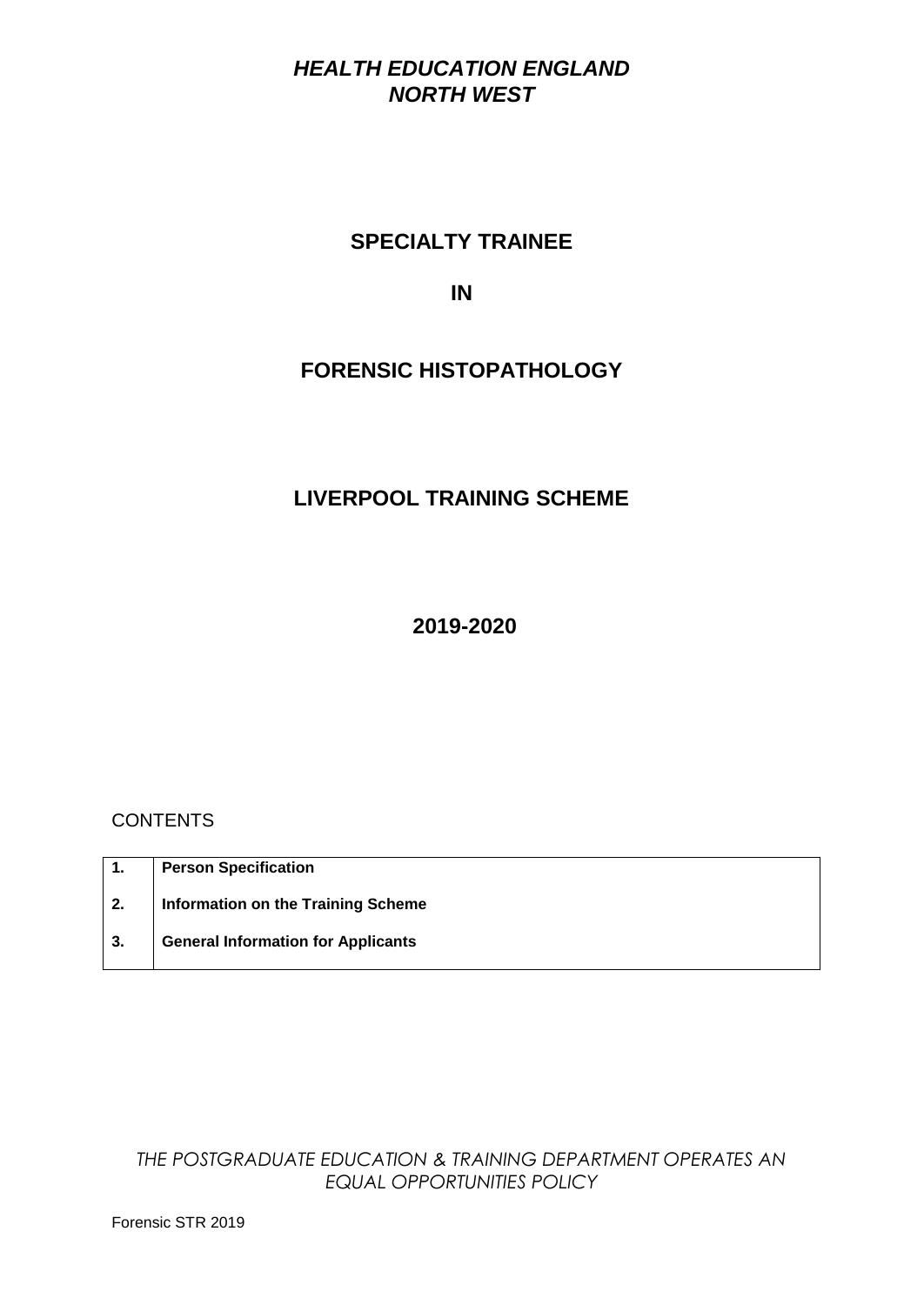# *FORENSIC HISTOPATHOLOGY TRAINING – ST3*

| <b>ENTRY CRITERIA</b>                                                                                                                                                                                                               |                                          |  |  |  |
|-------------------------------------------------------------------------------------------------------------------------------------------------------------------------------------------------------------------------------------|------------------------------------------|--|--|--|
| <b>Essential Criteria</b>                                                                                                                                                                                                           | When is this<br>evaluated?i              |  |  |  |
| <b>Qualifications:</b>                                                                                                                                                                                                              | Application form                         |  |  |  |
| Applicants must have:                                                                                                                                                                                                               |                                          |  |  |  |
| • Registrable medical qualification                                                                                                                                                                                                 |                                          |  |  |  |
| • Attainment of part 1 FRCPath                                                                                                                                                                                                      |                                          |  |  |  |
| <b>Eligibility:</b>                                                                                                                                                                                                                 | Application form,<br>interview/selection |  |  |  |
| Applicants must:                                                                                                                                                                                                                    | centreiv                                 |  |  |  |
| Be eligible for full registration with, and hold a current licence to practise" from, the GMC at<br>intended start date <sup>iii</sup>                                                                                              |                                          |  |  |  |
| Have evidence of satisfactory completion of Stage B Histopathology training, (or evidence from the<br>$\bullet$<br>Royal College of Pathologists of equivalent experience);                                                         |                                          |  |  |  |
| Hold a current NTN (National Training Number) in Histopathology                                                                                                                                                                     |                                          |  |  |  |
| Have evidence of satisfactory assessments of additional and recent training                                                                                                                                                         |                                          |  |  |  |
| Be eligible to work in the UK                                                                                                                                                                                                       |                                          |  |  |  |
| <b>Fitness to practise:</b>                                                                                                                                                                                                         | Application form                         |  |  |  |
| Is up to date and fit to practise safely and is aware of own training needs                                                                                                                                                         | R eferences                              |  |  |  |
| Language skills:                                                                                                                                                                                                                    | Application form,<br>interview/selection |  |  |  |
| Applicants must have demonstrable skills in written and spoken English, adequate to enable effective<br>communication about medical topics with patients and colleagues, as assessed by the General Medical<br>Council <sup>V</sup> | centre                                   |  |  |  |
| <b>Health:</b>                                                                                                                                                                                                                      | Application form                         |  |  |  |
| Applicants must meet professional health requirements (in line with GMC standards / Good Medical<br>Practice).                                                                                                                      | Pre-employment<br>health screening       |  |  |  |
| <b>Career progression:</b>                                                                                                                                                                                                          | Application form<br>Interview/selection  |  |  |  |
| Applicants must:                                                                                                                                                                                                                    | centre                                   |  |  |  |
| Be able to provide complete details of their employment history                                                                                                                                                                     |                                          |  |  |  |
| Have evidence that their career progression is consistent with their personal circumstances                                                                                                                                         |                                          |  |  |  |
| Have evidence that their present level of achievement and performance is commensurate with the<br>totality of their period of training                                                                                              |                                          |  |  |  |
| Not already hold, nor be eligible to hold, a CCT/CESR in the specialty they are applying for and/or<br>must not currently be eligible for the specialist register for the specialty to which they are applying                      |                                          |  |  |  |
| <b>Application completion:</b>                                                                                                                                                                                                      | Application form                         |  |  |  |
| ALL sections of application form completed FULLY according to written guidelines.                                                                                                                                                   |                                          |  |  |  |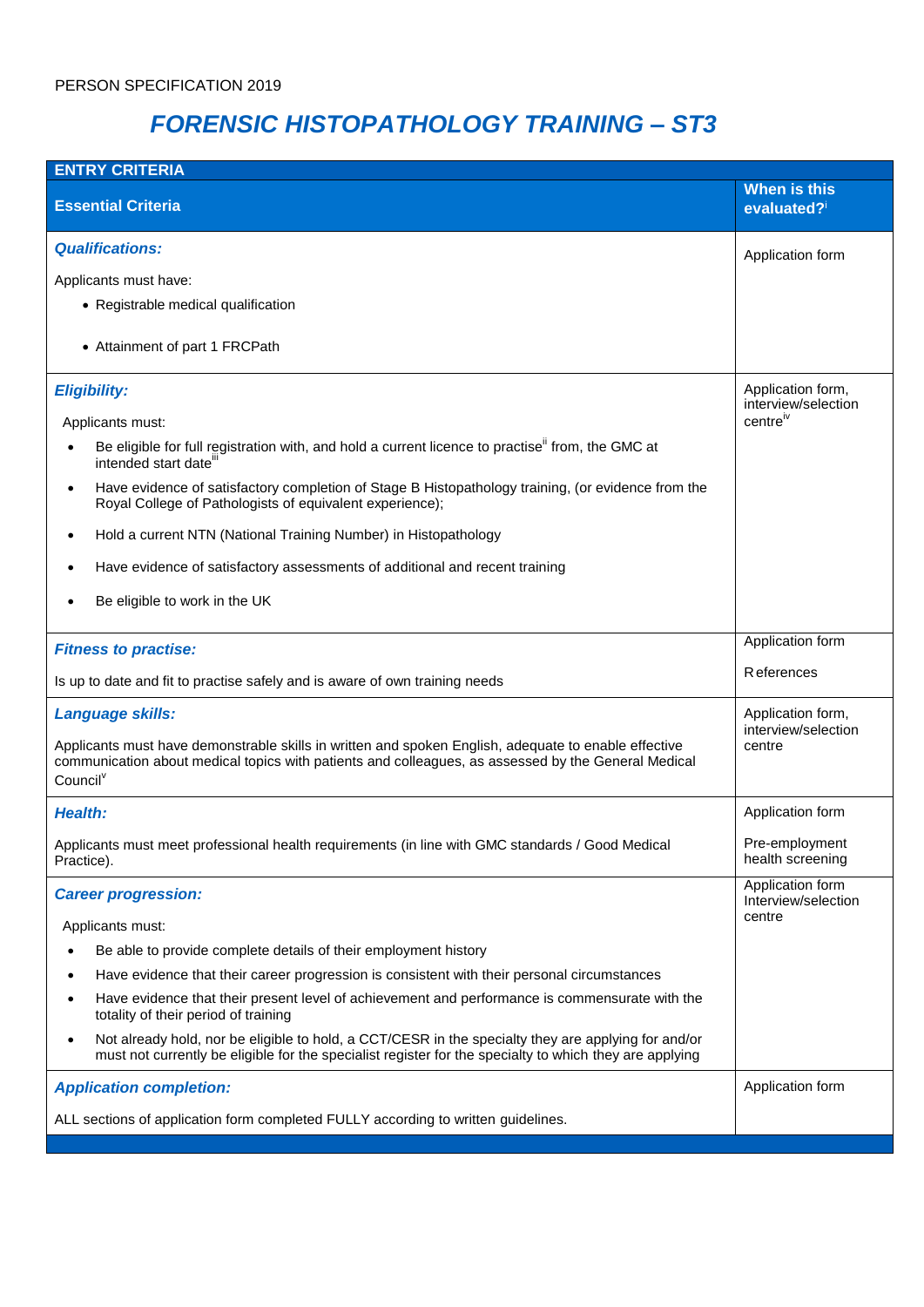| <b>SELECTION CRITERIA</b>                                                                                           |                                                                                                                                             |                                                                  |  |  |  |
|---------------------------------------------------------------------------------------------------------------------|---------------------------------------------------------------------------------------------------------------------------------------------|------------------------------------------------------------------|--|--|--|
| <b>Essential Criteria</b>                                                                                           | <b>Desirable Criteria</b>                                                                                                                   | <b>When is this</b><br>evaluated?                                |  |  |  |
| <b>Qualifications</b>                                                                                               |                                                                                                                                             |                                                                  |  |  |  |
| As above                                                                                                            | Additional related qualifications, e.g.<br>$\bullet$<br>intercalated or postgraduate degree in<br>pathology related subject                 | Application form,<br>Interview/selection<br>centre<br>References |  |  |  |
| <b>Experience</b>                                                                                                   |                                                                                                                                             |                                                                  |  |  |  |
| As above                                                                                                            | Additional surgical and/or autopsy pathology<br>$\bullet$<br>experience at STR level<br>Performance of a significant number of<br>autopsies | Application form,<br>Interview/selection<br>centre<br>References |  |  |  |
| Clinical skills - clinical knowledge & expertise                                                                    |                                                                                                                                             |                                                                  |  |  |  |
| Sound understanding of principles and<br>practice of morbid anatomy and histopathology                              | Experience of giving evidence in a Court<br>environment                                                                                     | Application form,<br>Interview/selection<br>centre               |  |  |  |
| Ability to perform straightforward post-mortem<br>examinations, interpret findings and write<br>appropriate reports |                                                                                                                                             | References                                                       |  |  |  |
| Ability to handle and report common biopsy<br>and resection specimens                                               |                                                                                                                                             |                                                                  |  |  |  |
| <b>Personal skills</b>                                                                                              |                                                                                                                                             |                                                                  |  |  |  |
| <b>Communication skills:</b><br>Ability to think and write logically                                                | <b>Computer skills:</b><br>Computer literate                                                                                                | Application form<br>Interview/selection<br>centre                |  |  |  |
| Ability to communicate well and work with other<br>$\bullet$<br>colleagues                                          | Ability to manipulate databases<br>$\bullet$                                                                                                | References                                                       |  |  |  |
| <b>Motivation:</b><br>Commitment to a career in forensic pathology                                                  | <b>Management:</b><br>Involvement in management                                                                                             |                                                                  |  |  |  |
| Audit:<br>Awareness of importance of and activity in audit<br>$\bullet$                                             | Audit:<br>Completion of audit project(s)                                                                                                    |                                                                  |  |  |  |
| Research:<br>Awareness of importance of and activity in<br>research and service development                         | Research:<br>Involvement in research and/or publications,<br>presentations at scientific meetings                                           |                                                                  |  |  |  |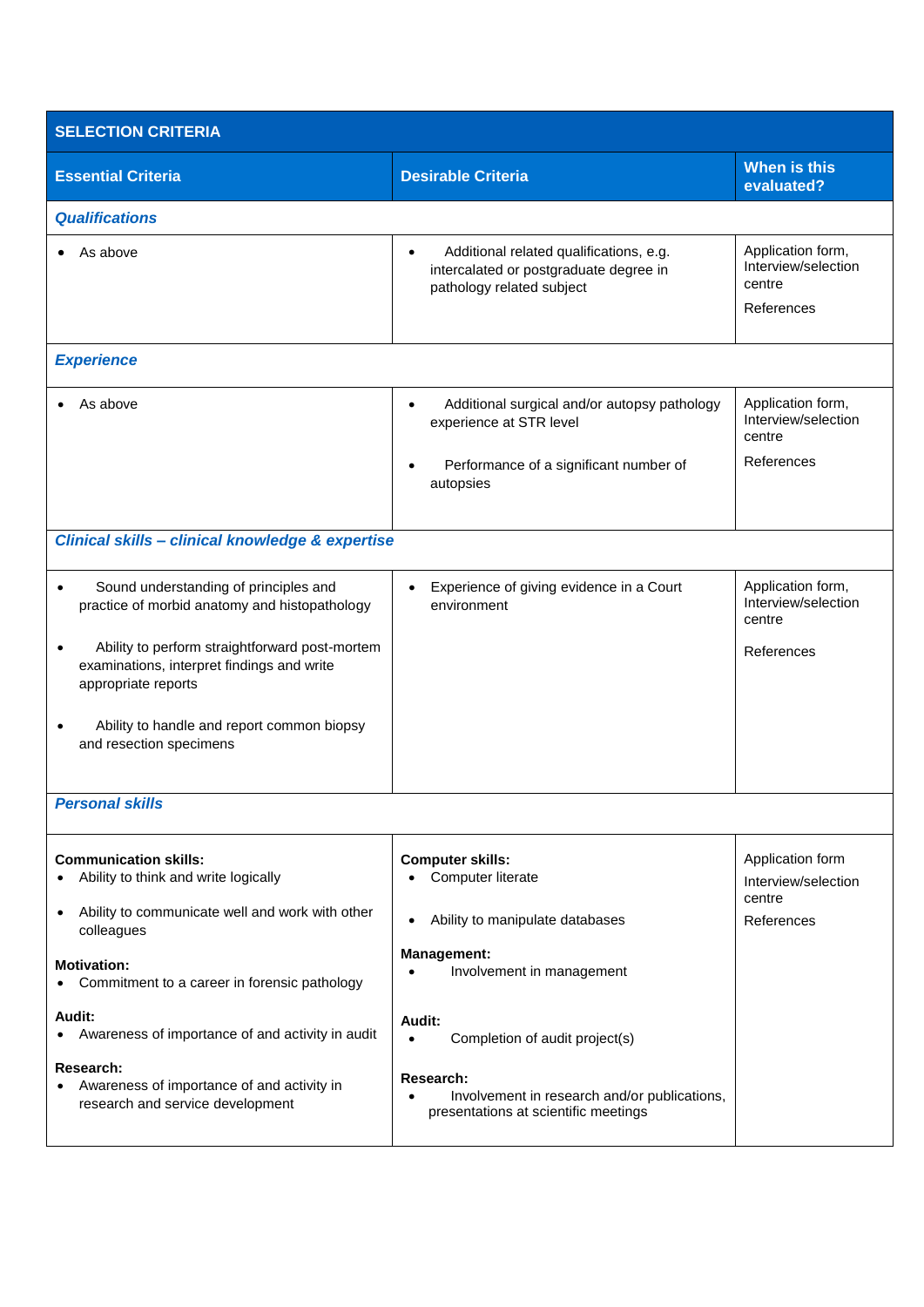| <b>Probity - professional integrity</b>                                                                                         |  |                                                                  |  |  |
|---------------------------------------------------------------------------------------------------------------------------------|--|------------------------------------------------------------------|--|--|
| Demonstrates professional<br>integrity/probity (displays honesty,<br>integrity, aware of confidentiality and<br>ethical issues) |  | Application form,<br>interview/selection<br>centre<br>References |  |  |
| Capacity to take responsibility for own<br>actions and demonstrates a non-<br>judgemental approach towards others               |  |                                                                  |  |  |
| Awareness of one's own limitations                                                                                              |  |                                                                  |  |  |

<sup>v</sup> Applicants are advised to visit the GMC website which gives details of evidence accepted for registration.

<sup>&</sup>lt;sup>i</sup> 'When is this evaluated' is indicative but may be carried out at any time throughout the selection process.<br><sup>ii</sup> The GMC introduced the licence to practise in 2009. Any doctor wishing to practise in the UK after this d

iii 'Intended start date' refers to the date at which the post commences, not (necessarily) the time an offer is accepted.

iv 'Selection centre' refers to a process, not a place. It involves a number of selection activities which may be delivered within the unit of application.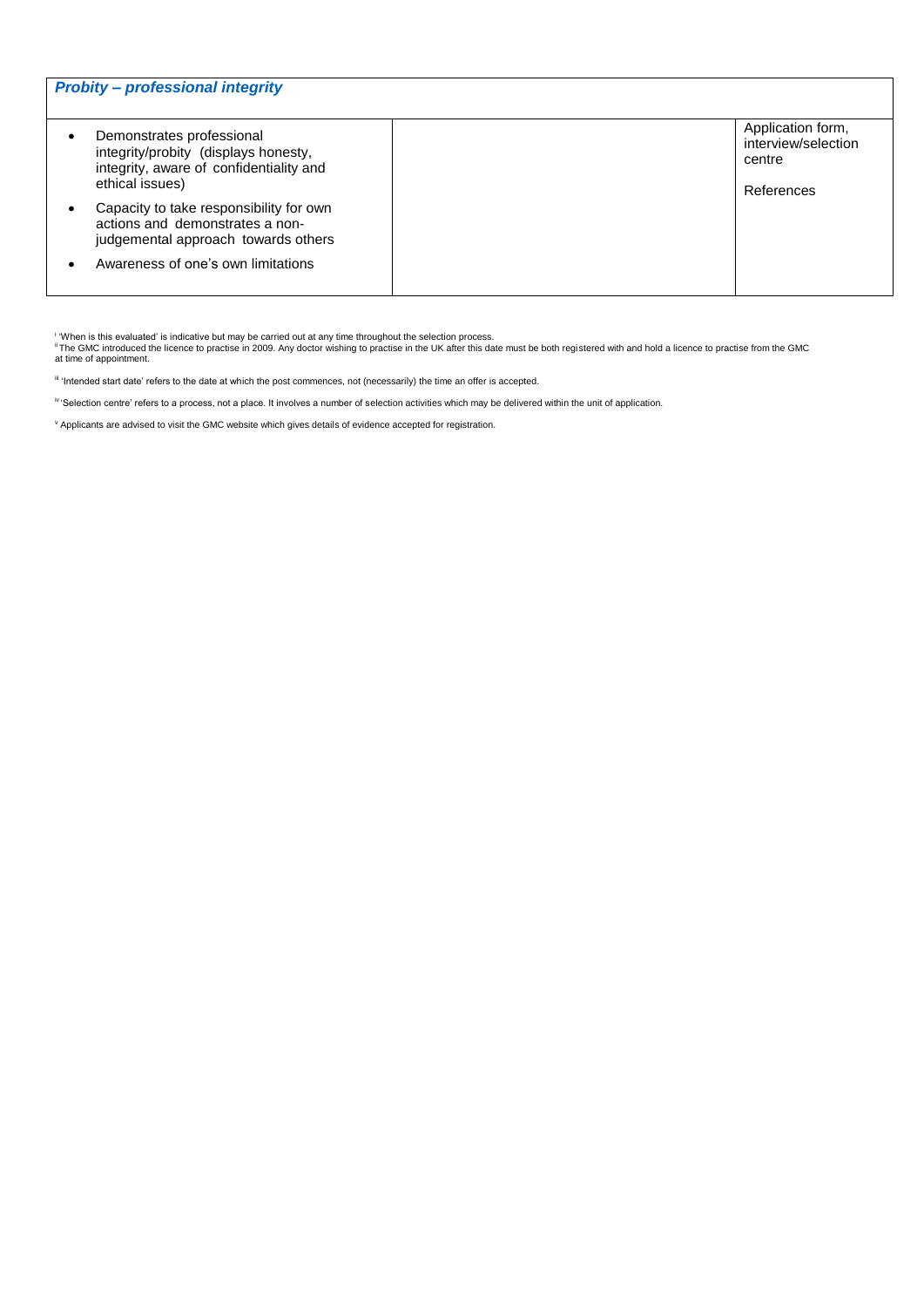#### **2.** *INFORMATION ON THE FORENSIC TRAINING PROGRAMME*

**Royal Liverpool and Broadgreen University Hospitals NHS Trust Forensic Pathology Unit and Department of Cellular Pathology – part of Liverpool Clinical Laboratories.**

*ADDRESS Forensic Pathology Unit Department of Pathology Duncan Building Daulby Street Liverpool L69 3GA*

#### *STAFFING ESTABLISHMENT*

*Educational Supervisor: Dr C P Johnson*

*Training Programme Director Dr Carol Ross*

*Consultant Pathologists*  25 Including: - Dr C P Johnson Consultant Forensic Pathologist, Home Office Pathologist – Educational Supervisor and Programme Lead

Dr J Medcalf Home Office Pathologist Clinical Supervisor

### *Specialty Trainees* 8

Including: - Dr J Robinson Dr M Cieka Forensic STRs

*Rotating ST1* 5

#### **Administration Staff – Forensic Pathology**

E Brandwood - Training Co-ordinator D Price - Secretary P Woods – Secretary

For unit visits and further information please contact:

Dr C P Johnson Tel: 0151 706 4300/4301 paula.woods@rlbuht.nhs.uk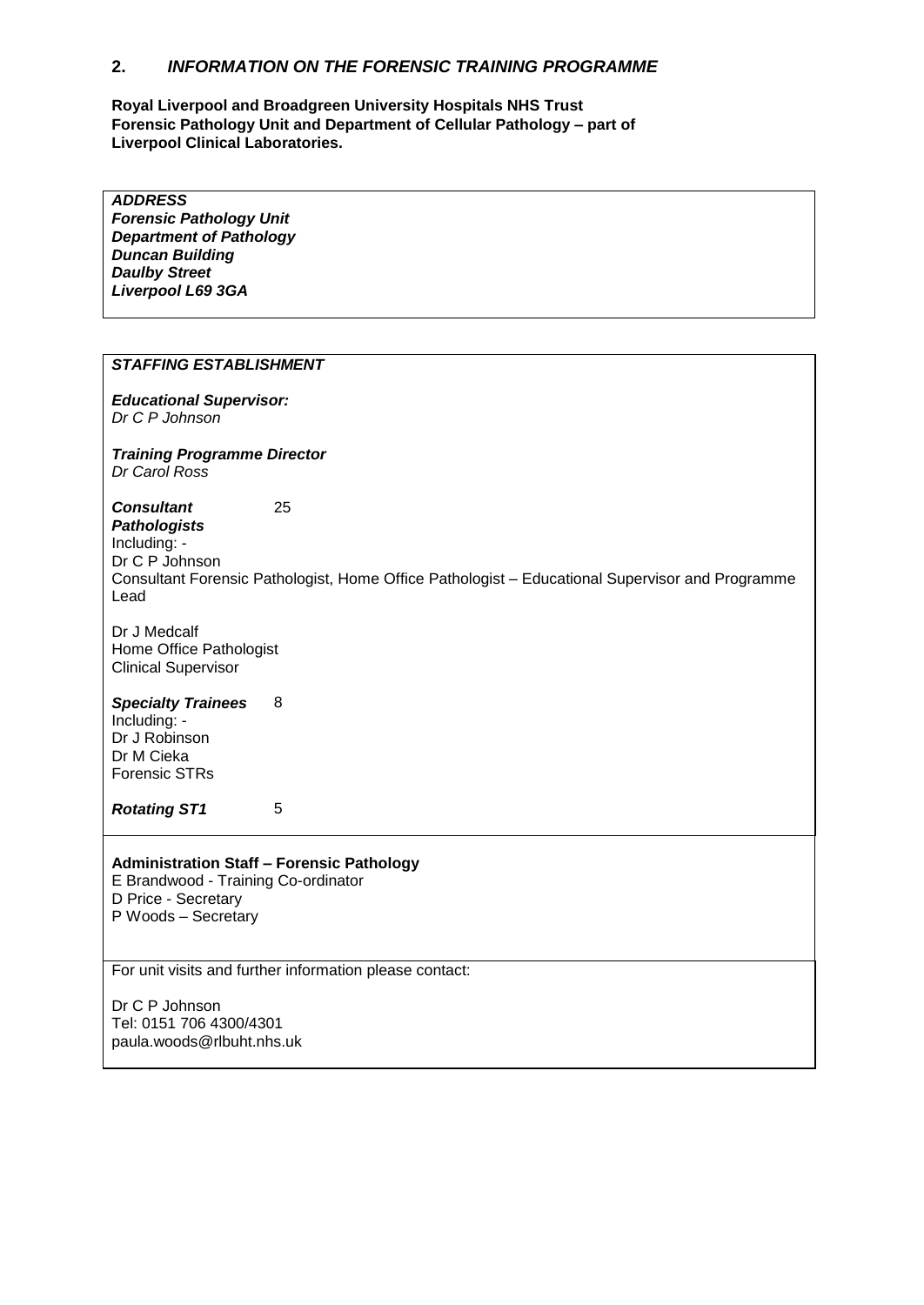#### *THE WORK OF THE DEPARTMENT*

**The Royal Liverpool University Hospital was opened in 1978 and is the major teaching hospital in the Mersey Region for the University of Liverpool. It became a self-governing trust in 1991 and merged with Broadgreen Hospital in 1995 with which it became a single trust.** 

**Liverpool Clinical Laboratories (LCL) was established in April 2013 as a multidisciplinary NHS pathology service, jointly owned by the Royal Liverpool and Broadgreen University Hospitals and University Hospitals Aintree, to provide high quality diagnostic and autopsy services for the population of North Merseyside as well as specialist pathology services for Merseyside, Cheshire and the surrounding region.**

**Cellular Pathology is one of three clinical directorates within LCL. The Trusts have approximately 1600 beds and provides clinical services in most medical and surgical specialities, many of which offer a tertiary referral service. There are very close ties with the Faculty of Health and Life Sciences of the University of Liverpool.** 

**The Forensic Pathology Unit forms part of the Department of Cellular Pathology. The Unit provides specialist autopsy and forensic services to the local coroners and the regional police forces. The Cellular Pathology Department provides a specialist, consultant-based diagnostic service to the Royal Liverpool and Broadgreen University Hospitals NHS Trust, University Hospitals Aintree, the Regional Cardiothoracic Centre, the Women's Hospital and many general practices. The various elements of the Department operate as a single management unit under the clinical directorship of Professor C. Holcombe. The diagnostic service is based on consultant firms that provide specialist reporting for particular clinical teams through which the STRs rotate. Regular clinicopathological meetings are held with all groups of clinicians and there are close links with the Walton Neurosciences Centre and Alder Hey Children's Hospital. Currently, the department handles about 61000 histopathology requests, 52000 gynaecological cytology specimens and 6000 non-gynaecological cytology specimens a year.** 

**The Forensic Unit undertakes about 600 autopsies per year including about 150-200 major forensic "Home Office" cases. The hospital has a large modern mortuary. This has nine autopsy tables and excellent teaching facilities. The mortuary handles coronial and hospital autopsies, is a regional centre for forensic and high-risk cases and is designated as a mass incident facility.** 

**The Specialty Trainees in Forensic Pathology (2) also undertake a significant number of autopsies at the City Mortuary, situated about 400 yards from the Department. There are numerous MDT meetings, a range of postgraduate meetings and a weekly hospital 'grand round', all of which they are encouraged to attend.** 

**There are excellent facilities within the Department and Unit with a dedicated forensic' room, a wide range of textbooks along with internet and journal access. Educational facilities in the Royal Liverpool University Hospital are excellent.**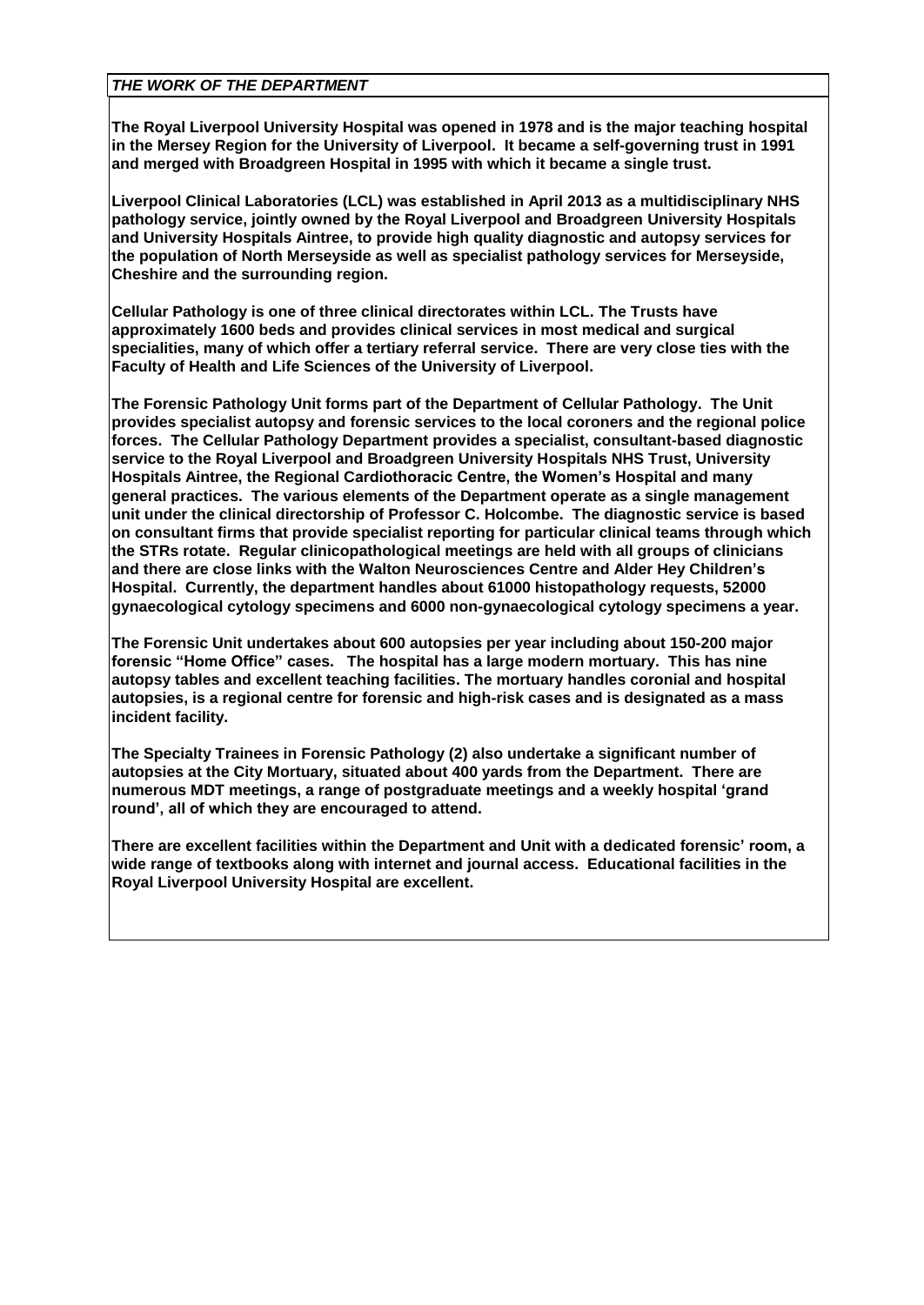#### *DUTIES ASSOCIATED WITH THE POST*

**The trainee will be expected to undertake and report approximately 150 routine coronial cases per year under the supervision of Dr C P Johnson and other consultants on the autopsy rota. He/she will be expected to attend suspicious death scenes and autopsies, case conferences, Crown Court trials and to give evidence at Coronial inquests. The individual will benefit from travelling regionally to gain experience with other forensic pathologists linked with the Unit. The forensic training may be undertaken in conjunction with a possible commitment to the diagnostic pathology rota of the Department of Pathology, depending on stage of training and examination options being prepared for, as agreed in the educational plan. There is an out of hours and on call commitment which is appropriately remunerated as per the 2016 junior doctor contract. Flexible working is needed to ensure maximal exposure to forensic training opportunities. Rotation for paediatric and neuropathology training will be arranged. The trainee will be expected to participate in teaching, audit, and be encouraged to undertake research.** 

**The trainee will be expected to work towards completing the Forensic Histopathology curriculum and assessment system of the Royal College of Pathologists, so as to be able to sit the final FRCPath examination in Forensic Pathology or the final FRCPath in Histopathology with the College Diploma in Forensic Pathology, in order subsequently to satisfy the examination requirements for specialty registration in forensic pathology and Home Office accreditation. This will involve the maintenance of a training portfolio including a forensic pathology logbook. Assessment will be ongoing and will include the annual RCP review, mentoring sessions with the clinical/educational supervisors, workplace assessments and the final FRCPath examination and/or diploma. The trainee should ensure they are familiar with College guidelines and rules for examinations.** 

**Study leave entitlement is 30 days per year and is to cover local and external meetings and courses, considered educationally appropriate by the Program Lead and Clinical Director. Production of a casebook and preparation for the FRCPath and Diploma examinations requires a considerable amount of time including for reading and slide reviewing. Trainers will give guidance but trainees are expected to carry out the large majority of this in their own time.**